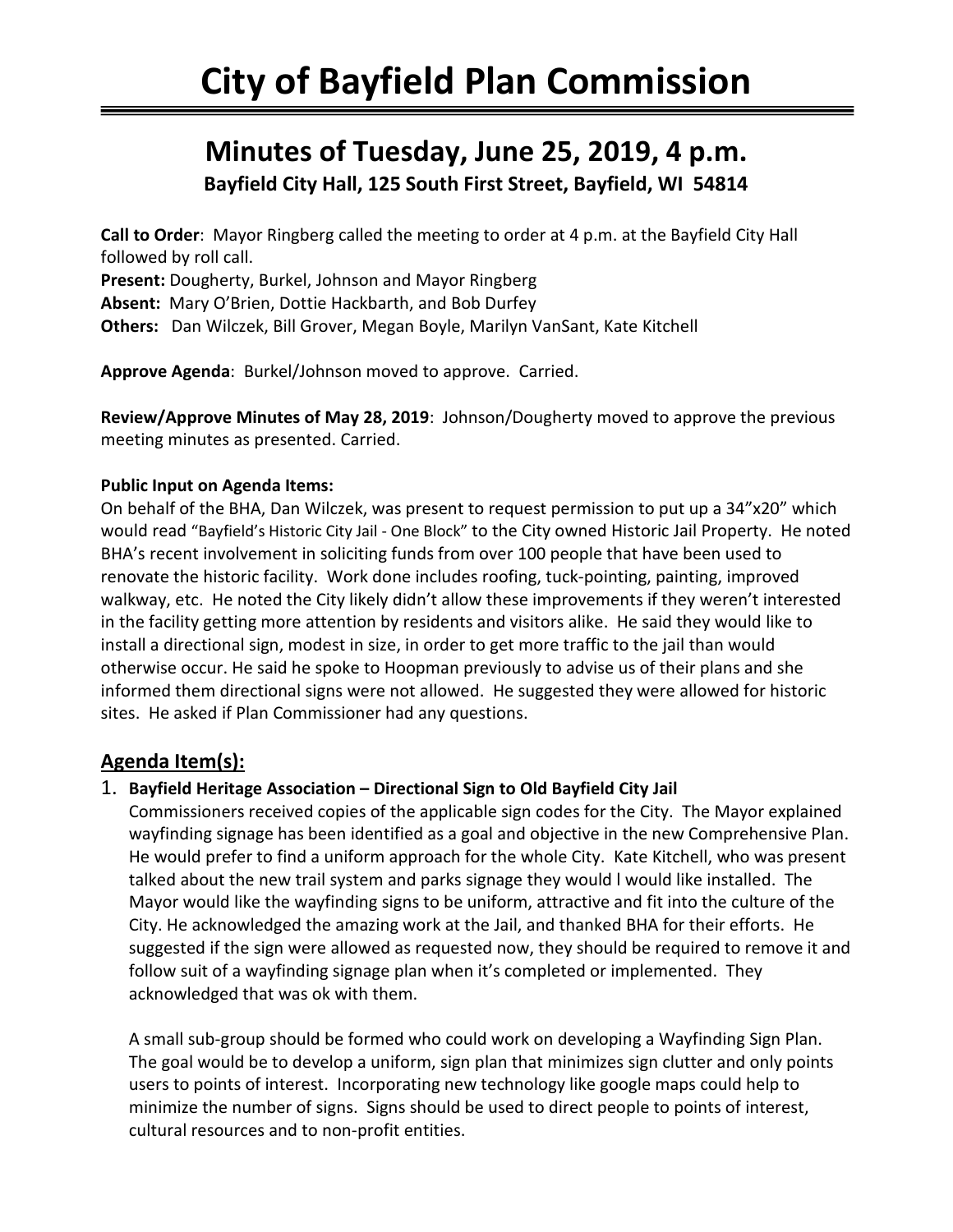Burkel/Dougherty made a motion to allow the directional sign to the City's Historic Jail to be placed on the corner of Rittenhouse Avenue and Broad Street, and to require this sign to come into compliance when sign ordinance is amended. Carried.

Burkel recommended a moratorium on signs like these be put into place while the plan is being worked on. All regular business signage could be allowed during this time. Dougherty suggested bringing back the Sign-Sub Committee to work on the Wayfinding Sign Plan. Members include or could include: Joanne Cirrillo, David Eades, Megan Boyle, and Mary Dougherty. Kate Kitchell will advise as needed from a Parks and Recreation position. Dougherty will get a meeting scheduled asap.

## 2. **Comprehensive Plan Implementation – Action Planning**

Burkel questioned how we should move forward with our action planning. By element, like Ag & Zoning, Housing, Land Use, DNR and Coastal, Transportation, and/or Wayfinding? What's the pattern and how are we going to work the "boxes"?

Discussion ensued. The following actions were discussed.

- 1. Zoning Ordinance Rewrite– Do this action LAST.
- 2. Engage in a Housing Study regional and local picture. Understand the housing needs of our current population base and future needs.
- 3. Contract out for services for a Green Infrastructure Survey/Audit. This will provide a better understanding of where we are today, where are we doing a good job, and where are our deficiencies, etc. Includes Ravine/Run off areas and Corridors
- 4. Review and revised the City of Bayfield Sign Ordinance look for discrepancies and gray areas and revise where needed and develop a Wayfinding Sign Plan.
- 5. Engage in a Parking Study to identify the parking problems and potential solutions. Information may help to revise Parking Ordinance in a more meaningful way.
- 6. City Owned Property/Needs Review: Review of all City owned properties and consider best uses and alternative. For example, should City Hall be kept in its current location or moved?
- 7. Mixed Uses Commercial District: Review Zoning Ordinance and revised allowed uses in the Commercial District.
- 8. Establish a Sustainability Committee. Possible membership could include Susan Hedman.

Members asked if Nan Fey, Comp. Plan Consultant has any other part in this process? It was noted that she would be kept in the loop. She will help when she can, but is likely busy with her new position.

# 3. **University of Wisconsin Sea Grant Institute – Green Infrastructure**

Commission members were provided with a copy of "Tackling Barriers to Green Infrastructure", written by Wisconsin Sea Grant. They learned that Mayor Ringberg and Hoopman met with Julia Noordyk, Sea Grant, where they were informed about tools to auditing local codes and ordinances in accordance with our communities needs for stormwater management. Noordyk provided the following contacts:

• Juli Beth Hinds, Birchline Planning, LLC was the audit tool creator and she would be able to give you an estimate of a code audit.